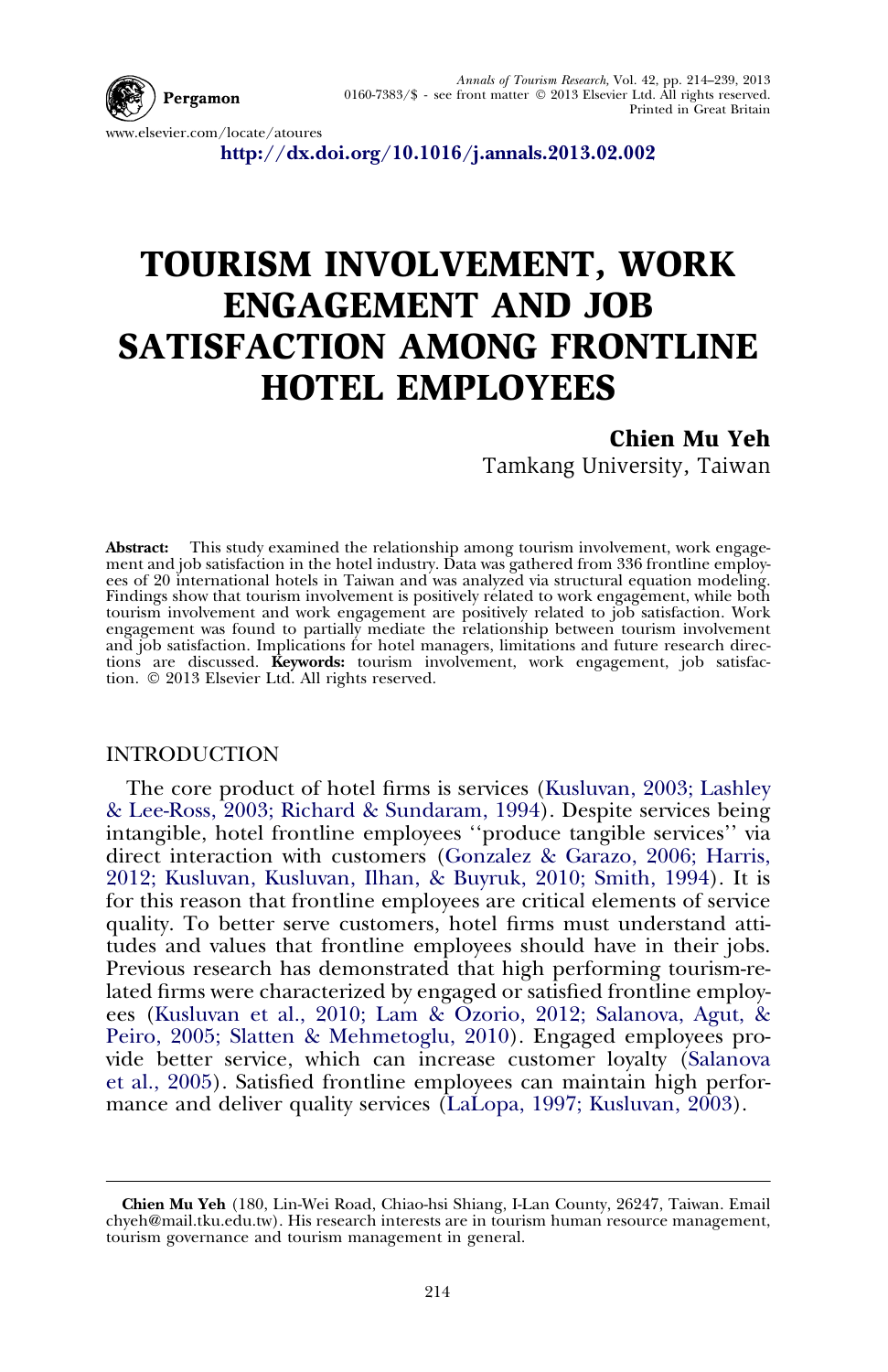Due to the known effect of work engagement and job satisfaction on firm performance, tourism scholars have attempted to identify antecedents of work engagement and job satisfaction ([Kusluvan](#page--1-0) [et al., 2010; Slatten & Mehmetoglu, 2010](#page--1-0)). The current study, however, explores a factor that has not been widely examined in the tourism literature: tourism involvement. Using tourism involvement to predict tourism employees' work outcomes is a fair extension of tourism research because work life is correlated to tourism ([Dik &](#page--1-0) [Hansen, 2008; McCabe, 2009; McCabe & Stokoe, 2010](#page--1-0)). Tourism provides ''an alternative experience of time, that is, time off or holiday time, which appears as an alternative rhythm, free from constraints of the daily tempo'' [\(Wang, 2000, p. 216\)](#page--1-0). It has positive effects on tourism participants' work and overall lives [\(Dolnicar, Yanamandram,](#page--1-0) [& Cliff, 2012; Neal, Uysal, & Sirgy, 2007; Sirgy, 2001, 2002; Sirgy, Kru](#page--1-0)[ger, Lee, & Yu, 2011\)](#page--1-0). Individuals who enjoy freedom in tourism activities are more likely to feel a great degree of control and to gain a sense of intrinsic motivation ([Crane, 2011; Witt & Ellis, 1987](#page--1-0)). They are also more inclined to experience satisfaction, pleasure and enjoyment in all domains of their lives, including their work ([Gilbert &](#page--1-0) [Abdullah, 2004; Neal et al., 2007; Sirgy et al., 2011](#page--1-0)). Therefore, it seems appropriate to consider that highly tourism-involved employees demonstrate better work outcomes than low tourism-involved employees.

When investigating the influence of tourism involvement on workrelated outcomes, one has to take into account that tourism involvement is not just simple participation in vacations. In contrast to the effect of vacation, which fades out rapidly ([De Bloom, Geurts, Taris,](#page--1-0) [Sonnentag, Weerth, & Kompier, 2010\)](#page--1-0), [Havitz and Dimanche \(1990\)](#page--1-0) define tourism involvement as a person's perceived relevance of tourism activities and the motivational state with regard to them. Tourism involvement encompasses an individual's long-term attitudes toward tourism activities. These attitudes in turn influence an individual's behavior over time. Studies have reported that people with different levels of tourism involvement demonstrate divergent tourism behaviors, such as information searching, decision making and experience sharing ([Jamrozy, Backman, & Backman, 1996; Park & Kim, 2010;](#page--1-0) [Zalatan, 1998\)](#page--1-0). Some even adjust their lifestyle, such as travelling and spending more [\(Clements & Josiam, 1995; Kim, Scott, & Cromp](#page--1-0)[ton, 1997](#page--1-0)) to become more involved in tourism-related activities. Therefore, tourism involvement has enduring rather than short-term effects on tourists ([Havitz, Dimanche, & Bogle, 1994;](#page--1-0) [Havitz & Man](#page--1-0)[nell, 2005](#page--1-0)).

Many studies have found a close relationship between tourism, quality of life and working life of tourists ([Dann, 2001; Etzion, 2003; Fritz &](#page--1-0) [Sonnentag, 2006; Kuhnel & Sonnentag, 2011; Lounsbury & Hoopes,](#page--1-0) [1986; Neal, Sirgy, & Uysal, 1999; Neal et al., 2007; Rook & Zijlstra,](#page--1-0) [2006; Sirgy et al., 2011; Sonnentag, 2003; Sonnentag & Zijlstra, 2006;](#page--1-0) [Westman & Eden, 1997\)](#page--1-0). In general, positive effects of tourism on tourists' overall life and working life have been found. Despite the positive implications of tourism on working life, examinations of the effects of